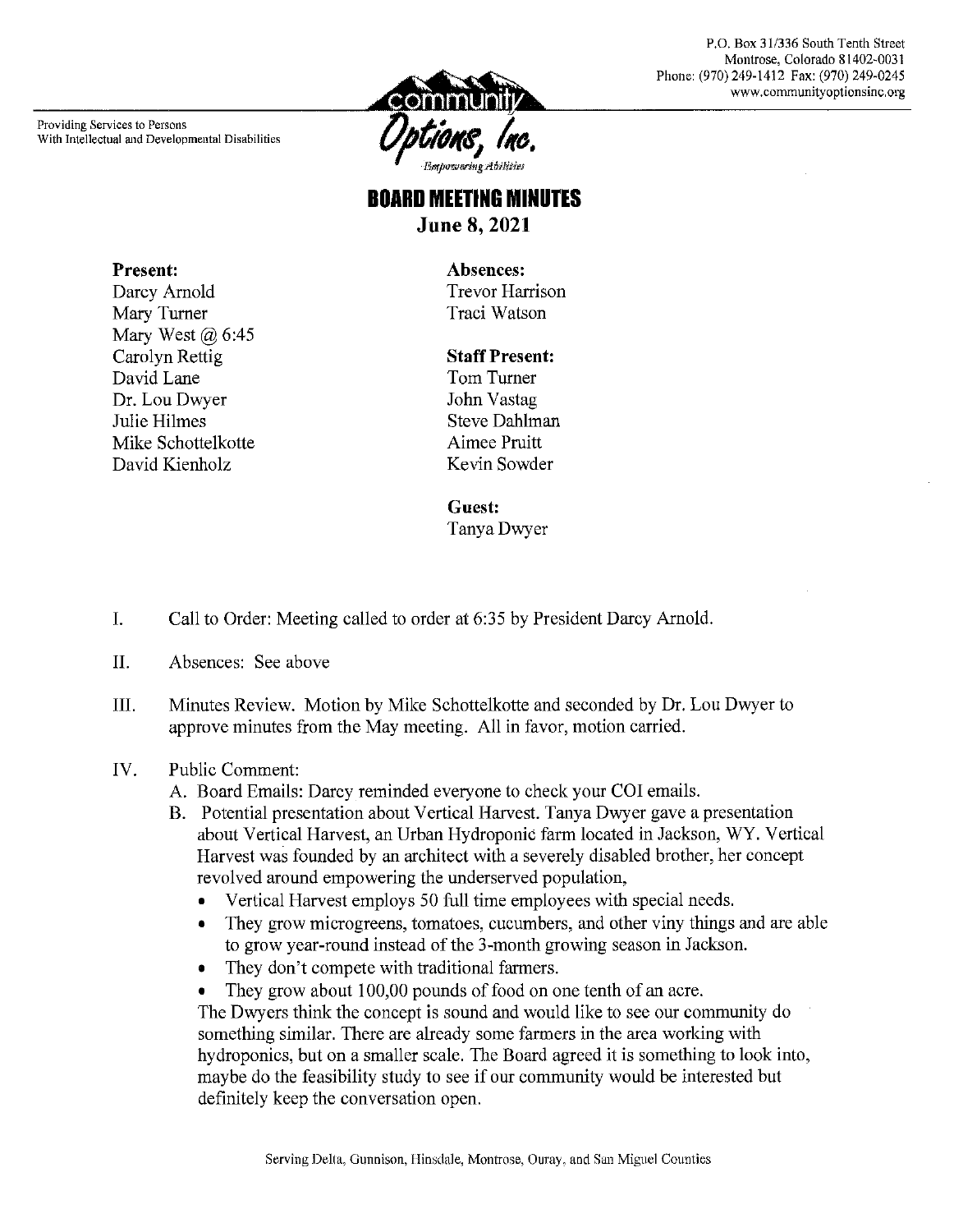- V. Executive Director's Report: On Friday (05/21) Tom and Steve had a meeting with John Harold, the party interested in renting Glencoe from July through October, on site to further discuss the prospect. They came to an agreement that works for everyone involved.
	- We are hosting the Alliance meeting here in Montrose at the Ute Museum on 06/17 from 9am to 12pm. If any of the Board would like to stop by and say hello to the Alliance team, you are welcome, please feel free to do so. A bonus to us hosting this meeting is the chance to introduce John, in person, to some of our colleagues from around the state.
	- $\bullet$ Tom is trying to set up a few Zoom meetings to introduce John to some of his connections: legislators, heads of the other CCBs, etc.
	- Hillview received a Directed Plan of Action on 06/04, we were given until Friday  $(06/18)$  to get the necessary paperwork completed and to implement the plan. There hasn't been any further discussion regarding any legal or financial repercussions. We are working hard to develop the required protocols and processes and would like to have the matter resolved in the coming weeks.
	- $\bullet$ John thanked the Board for offering him the wonderful opportunity to work with our agency, and David K. for helping him find a home.
- VI. **Committee Reports** 
	- A. Finance/Audit Committee: Steve presented the financial report for April 2021, positive bottom line of \$55K. The 27.3% COVID mitigation rate adjustment is starting to show. Holly is having to mechanically adjust lots of claims, it's time consuming. This rate enhancement goes away the end of June. David Lane motions to approve the financial statement for April 2021, as presented, seconded by Mike Schottelkotte. All in favor, motion carried.
	- B. PR/Fund-Raising Committee: Good news, The Virginia Hill Foundation awarded us a grant of \$10K. They don't usually give that large of a sum to one entity, we are grateful they chose us.
- VII. Old Business: The sale of the land is proceeding; the potential buyer has hired some consultants to go over things. We are still on schedule to close in August.
	- $\bullet$ Darcy thanked Holly for all of the hard work she's been doing in respect to the retro billing for the rate increase. It has been extremely onerous, but Holly hasn't complained while working her magic and it is very much appreciated.
- VIII. New Business: None
- IX. Announcements:
	- Julie told everyone about the new swings out back at Park Place, 1 hammock and 2 hard plastic swings for adults. They're being put to good use.
	- Friday June  $18<sup>th</sup>$  there is a farewell reception for Tom and a welcome for John at Cleland Park in Delta from 2-5 pm. The following Friday, June  $25<sup>th</sup>$  there is a similar reception here at Park Place from 2-5 pm as well.
- X. Adjournment: Motion to adjourn put forth by Darcy Arnold. Meeting was adjourned at 8:20 PM.

Respectfully submitted. Aimee Pruitt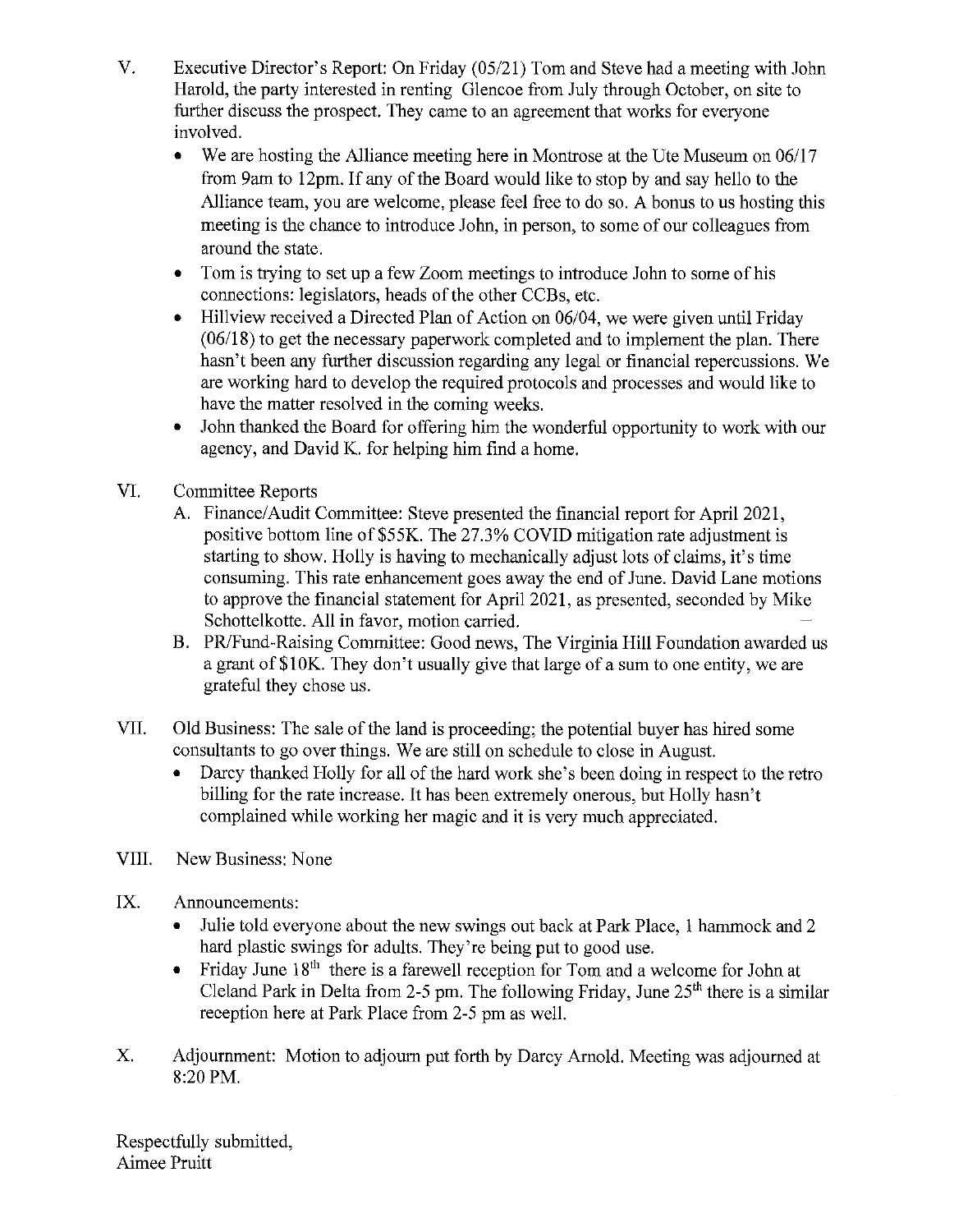

#### COMMUNITY OPTIONS, INC.--BALANCE SHEET & WORKING CAPITAL REPORT FY21 PERIOD ENDING 5/31/2021 (91.7% OF FY21) 7/13/2021

| <b>ASSETS:</b>                                                                                                                                                                                       | 5/31/2021                                                                                                      |                   | 4/30/2021                                                                                                                     |                                  |                | 3/31/2021                                                                        |                                         |                                     | 6/30/2020                                                                        |                     | 6/30/2019                                                                                      |                                | 6/30/2018                                                                       |                              |
|------------------------------------------------------------------------------------------------------------------------------------------------------------------------------------------------------|----------------------------------------------------------------------------------------------------------------|-------------------|-------------------------------------------------------------------------------------------------------------------------------|----------------------------------|----------------|----------------------------------------------------------------------------------|-----------------------------------------|-------------------------------------|----------------------------------------------------------------------------------|---------------------|------------------------------------------------------------------------------------------------|--------------------------------|---------------------------------------------------------------------------------|------------------------------|
| <b>Current Assets</b><br><b>Operating Cash Accts</b><br>Cash Held in Trust<br><b>Prepaid Expenses</b><br>Medicaid A/R<br>State A/R<br>Misc. A/R (Spec Nds, VR, Gen'l)<br>Voc Trade A/R<br>Client A/R | \$1,940,873<br>217,478<br>\$<br>40,018<br>\$<br>\$<br>489,842<br>142,094<br>119,937<br>2,539<br>4,802<br>ደ     |                   | \$2,284,966<br>179,788<br>\$<br>50,236<br>\$<br>485,840<br>\$<br>105,067<br>\$<br>113,576<br>\$<br>1,816<br>\$<br>3,178<br>\$ |                                  | \$<br>\$       | 2,175,349<br>103,398<br>81,135<br>527,582<br>72,579<br>110,251<br>1,186<br>6,693 |                                         | \$<br>\$<br>-\$<br>-\$<br>\$<br>-\$ | 2,157,846<br>199,748<br>39,116<br>590,569<br>54,620<br>178,547<br>2,775<br>9,100 |                     | 1,069,872<br>$\mathbb{S}$<br>63,912<br>37,232<br>532,669<br>192,542<br>7,793<br>4,710<br>9,548 |                                | 706,828<br>772,149<br>114,115<br>497,328<br>168,289<br>24,143<br>4,704<br>7,210 |                              |
| <b>Total Current Assets *</b>                                                                                                                                                                        |                                                                                                                | \$2,957,583       |                                                                                                                               | \$3,224,467                      |                |                                                                                  | \$3,078,173                             |                                     |                                                                                  | 3,232,321           |                                                                                                | \$1,918,278                    |                                                                                 | \$2,294,766                  |
| <b>Notes Receivable</b><br>Assets held for sale<br><b>Fixed Assets</b><br>Office Eqmt<br><b>Trans Eqmt</b><br>Land<br>Bldgs & Imprvmts<br>Program Eqmt<br>Cur. Yr. Capital & Work In Progress        | \$<br>42,118 \$<br>3,116<br>\$<br>200,483<br>\$<br>604,605<br>\$<br>2,069,418<br>\$<br>15,941<br>118,427<br>\$ | 42,118<br>875,000 | \$<br>42,474<br>3,819<br>\$<br>203,491<br>\$<br>\$<br>604,605<br>\$<br>2,088,765<br>16,417<br>\$<br>\$<br>118,427             | $42,474$ \ \$<br>- \$<br>875,000 |                | 42,881<br>4,522<br>206,499<br>604,605<br>2,108,112<br>16,893<br>118,427          | 42,881 $\frac{1}{3}$<br>- \$<br>875,000 | -\$<br>-\$<br>-\$<br>\$<br>\$<br>\$ | 46,001 \$<br>10,849<br>233,571<br>604,605<br>2,282,235<br>21,177                 | 46,001<br>1,087,471 | $\mathbf{s}$<br>147,884<br>20,145<br>71,273<br>604,605<br>\$<br>2,482,235<br>23,780            | 147,884<br>- \$<br>\$1,087,471 | 207,729<br>5,448<br>62,817<br>629,626<br>2,259,162<br>12,210<br>455,774         | 207,729<br>\$<br>\$1,087,471 |
| <b>Total Fixed Assets</b>                                                                                                                                                                            |                                                                                                                | \$3,011,990       |                                                                                                                               | \$ 3,035,524                     |                |                                                                                  | \$3,059,058                             |                                     |                                                                                  | 3, 152, 437         |                                                                                                | \$3,202,038                    |                                                                                 | \$3,425,037                  |
| <b>TOTAL ASSETS</b>                                                                                                                                                                                  |                                                                                                                | 6,886,691         |                                                                                                                               | \$7,177,465                      |                |                                                                                  | \$7,055,112                             |                                     |                                                                                  | 7,518,230           |                                                                                                | 6,355,671<br>s.                |                                                                                 | \$7,015,003                  |
| <b>LIABILITIES &amp; FUND BALANCES:</b><br>Liabilities<br><b>Current Liabilities*</b><br><b>Long Term Liabilities</b>                                                                                | \$1,116,269<br>\$1,107,743                                                                                     |                   | \$1,166,467<br>\$1,402,816                                                                                                    |                                  | \$             | 1,093,560<br>1,408,880                                                           |                                         | \$<br>\$                            | 2,780,789<br>706,362                                                             |                     | 1,649,834<br>$\mathbb{S}$<br>876,287                                                           |                                | 1,025,978<br>\$1,812,285                                                        |                              |
| <b>Total Liabilities</b>                                                                                                                                                                             |                                                                                                                | \$2,224,012       |                                                                                                                               | \$2,569,283                      |                |                                                                                  | \$2,502,440                             |                                     |                                                                                  | 3,487,151           |                                                                                                | \$2,526,121                    |                                                                                 | \$2,838,263                  |
| <b>Fund Balance</b><br><b>Net Income</b>                                                                                                                                                             | \$3,777,867<br>\$.<br>884,813                                                                                  |                   | \$3,777,867<br>\$<br>830,317                                                                                                  |                                  | \$<br><b>S</b> | 3,777,867<br>774,804                                                             |                                         | \$<br>\$                            | 3,876,594<br>154,485                                                             |                     | \$4,176,740<br>(347, 189)<br>s.                                                                |                                | 4,587,774<br>-\$<br>(411, 034)                                                  |                              |
| <b>Total Fund Bal &amp; Net Income</b>                                                                                                                                                               |                                                                                                                | \$4,662,680       |                                                                                                                               | \$4,608,184                      |                |                                                                                  | \$4,552,671                             |                                     |                                                                                  | 4,031,079           |                                                                                                | \$3,829,551                    |                                                                                 | \$4,176,740                  |
| <b>TOTAL LIABILITIES &amp; FUND BALANCE</b>                                                                                                                                                          |                                                                                                                | 6,886,691         |                                                                                                                               | \$7,177,465                      |                |                                                                                  | \$7,055,112                             |                                     |                                                                                  | 7,518,230           |                                                                                                | 6,355,672<br>\$                |                                                                                 | \$7,015,004                  |

|                                 | 5/31/2021     | 4/30/2021     | 3/31/2021     | 6/30/2020        | 6/30/2019     | 6/30/2018     |
|---------------------------------|---------------|---------------|---------------|------------------|---------------|---------------|
| *WORKING CAPITAL BALANCE        | 1,841,314     | 2,058,000     | 1,984,613     | 451.532          | 268,444       | 1,268,788     |
| Change:                         |               |               |               |                  |               |               |
| From Previous Month             | (216, 686)    | 73,387        | (90, 376)     |                  |               |               |
| FY to Date:                     |               | ___           |               |                  |               |               |
| 451,532<br>(Balance at 7/1/20)= | 1,389,782     | 1,606,468     | 1,533,081     | 183,088          | (1,000,344)   | #REF!         |
|                                 | (from 7/1/20) | (from 7/1/20) | (from 7/1/20) | (from $7/1/19$ ) | (from 7/1/18) | (from 7/1/17) |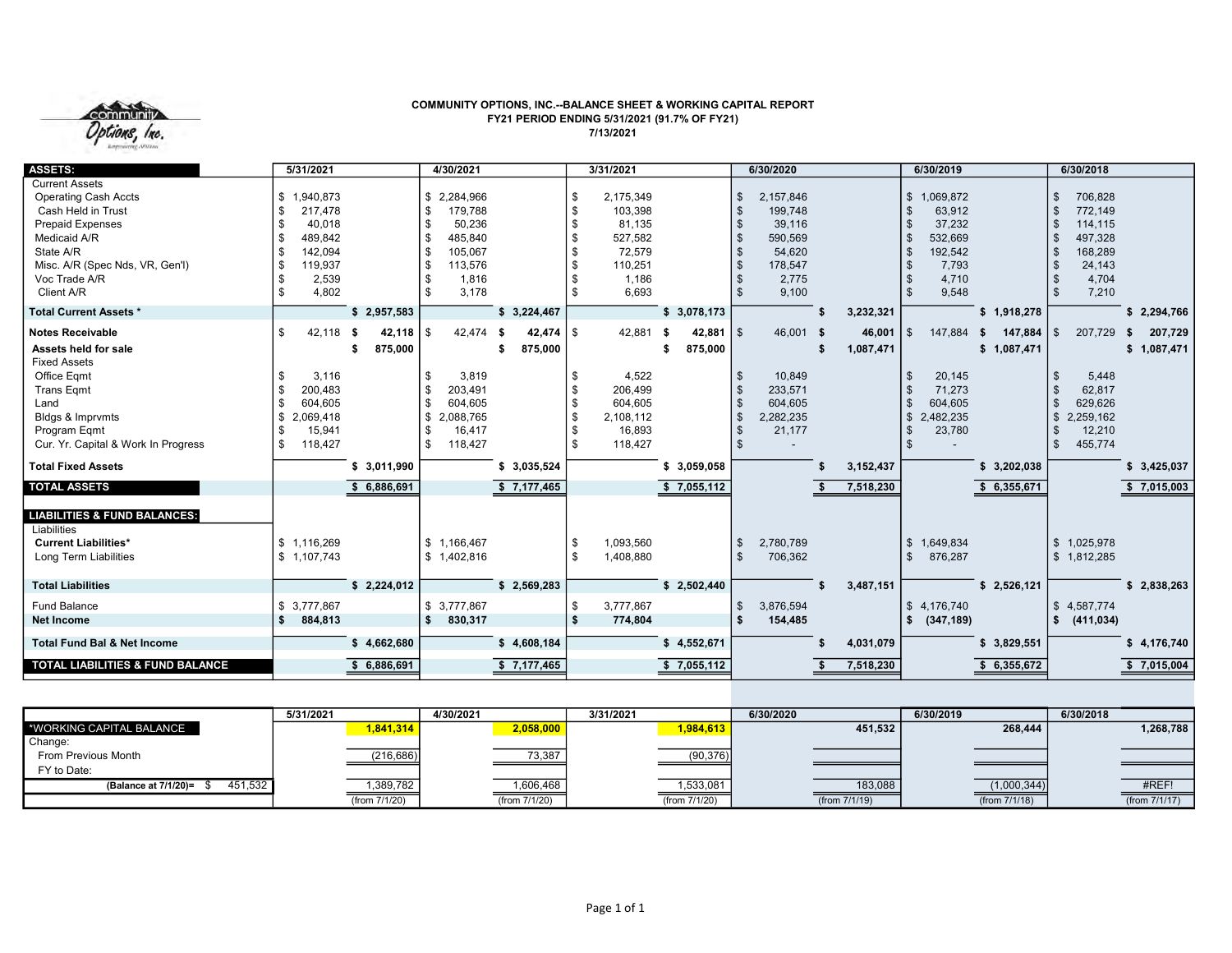## COMMUNITY OPTIONS, INC. FY21 Initial Budget-- Revenue & Expense by Program 91.67% 91.67% 7/13/2021 As of 5/31/2021 REVENUE: REVENUE: REVENUE: REVENUE: EXPENSE: EXPENSE: EXPENSE: EXPENSES: ITEM FY21 FY21 FY21 ACT-->BUD FY2021 FY2021 FY2021 ACTUAL21/ BUD21 INITIAL BUDGET ACTUAL MONTH ACTUAL Y-T-D %% CHANGE INITIAL BUDGET ACTUAL MONTH ACTUAL Y-T-D %% CHANGE TOTAL ALL PROGRAMS 8,060,439 687,570 7,911,056 98% 8,151,061 633,090 7,026,245 86.2% **Without Children & Family: REVENUE BUDGET / MONTH / YTD \$ 7,486,145 617,917 \$ 7,501,261** 100% **EXPENSE BUDGET MONTH / YTD \$ 7,635,833 591,378 \$ 6,597,093** 86% SURPLUS/(DEFICIT) BUDGET / MONTH / YTD  $\begin{bmatrix} 1 & 0 \\ 0 & 0 \end{bmatrix}$  (149,688) 26,539  $\begin{bmatrix} 0 & 904,168 \\ 0 & 0 & 0 \end{bmatrix}$ CHILDREN/FAMILY SVCS: EARLY INTERVENTION UNICORN **140,607** 8,661 63,339 45.0% 173,239 11,551 138,866 80.2% EARLY INTRVTN CONTRACT DIRECT 41,553 2,028 53,913 129.7% 25,000 0 0 0.0% MEDICAID EI 0 - 0 #DIV/0! 0 0 0 #DIV/0! EARLY INTERV INS TRUST **12,550** 12,550 3,800 16,043 127.8% 9,885 1,520 5,270 53.3% EARLY INTERV INS TRUST/BROKER  $\begin{array}{|c|c|c|c|c|c|}\n\hline\n\text{2.134} & 646 & 2.727 & 127.8\% & 0 & 0 & 2.980 & \text{\#DIV/0!}\n\hline\n\end{array}$ SUBTOTAL E/I 196,844 196,844 15,135 136,023 69.1% 208,124 13,071 147,116 70.7% FSS PROGRAM: DIRECT FAMILY **113,793** 46,272 151,238 132.9% 113,793 18,186 159,329 140.0% PROGRAM MSO,C/M **112,342** 55,211 53,900 48.0% 58,162 4,689 54,176 93.1%  $\texttt{SUBTOTAL FSSP} \quad \texttt{31.505} \quad \texttt{226,135} \quad \texttt{331.505} \quad \texttt{51,483} \quad \texttt{305,139} \quad \texttt{30.7\%} \quad \texttt{31.955} \quad \texttt{32.875} \quad \texttt{213,505} \quad \texttt{124.2\%} \quad \texttt{31.959} \quad \texttt{32.875} \quad \texttt{33.96} \quad \texttt{33.97} \quad \texttt{33.97} \quad \texttt{33.98} \$  CHILDRENS' EXTENSIVE SUP(CES) 79,157 1,007 14,720 18.6% 79,157 1,183 16,246 20.5% SUBT CHILD/FAMILY SVCS 502,135 | 67,624 | 355,882 | 70.9% | 459,236 | 37,129 | 376,867 | 2 PROGRAM ADMIN/OTHER: EARLY INTER-ADMIN CONTRACT **1** 72,159 2,028 53,913 74.7% 55,678 4,580 52,252 **93.8%**  DEPRECIATION 314 3 33 10.5% SUBT PROGRAM ADMIN/OTHER **72,159** 2027.915 53,913 74.7% 53,992 4,583 52,285 93.4% SUBTOTAL CHILD/FAMILY SVCS 574,294 69652.295 409,795 71.4% 515,228 41,712 429,152 83.3%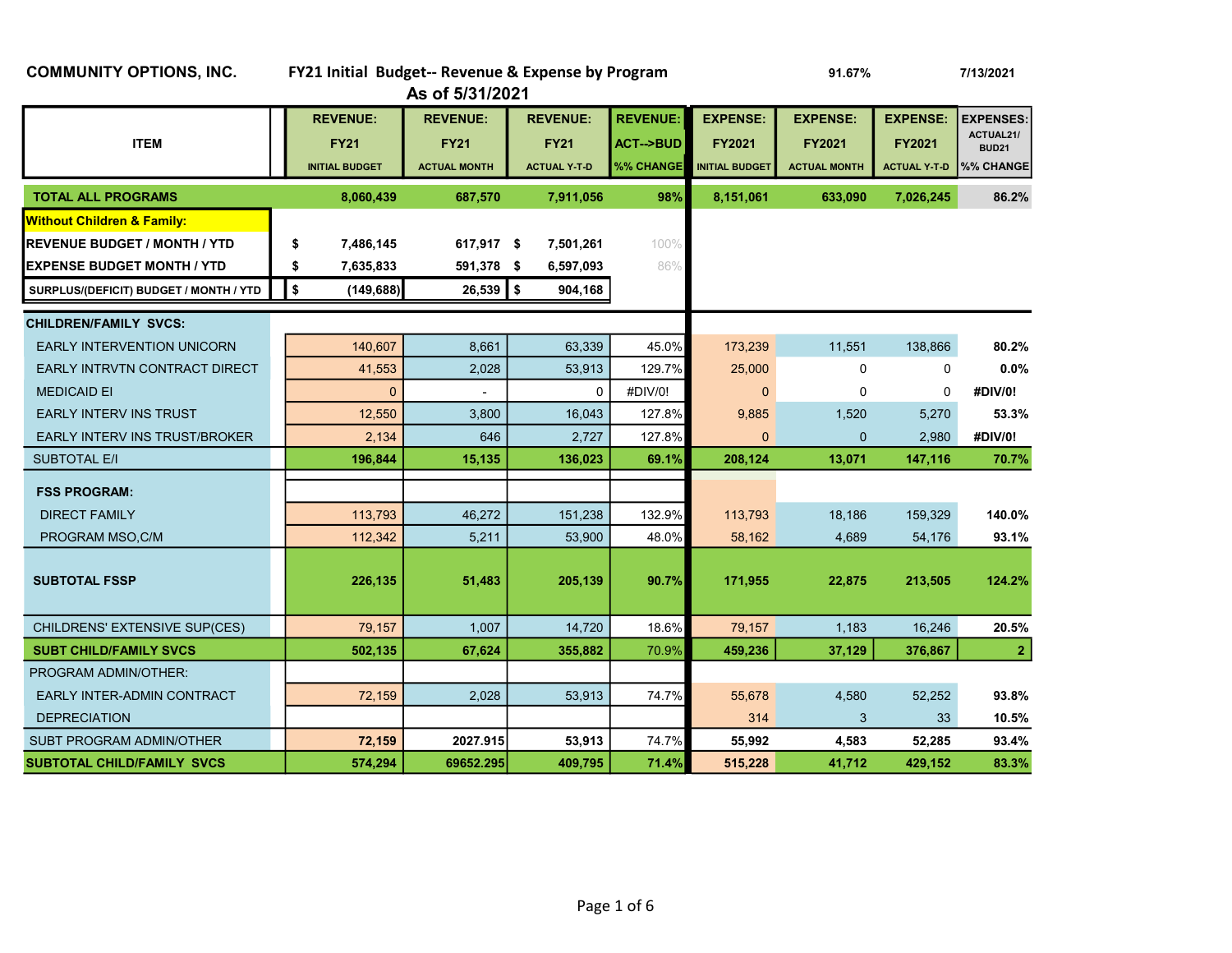| <b>COMMUNITY OPTIONS, INC.</b> |  |  |
|--------------------------------|--|--|
|--------------------------------|--|--|

## FY21 Initial Budget-- Revenue & Expense by Program 91.67% 91.67% 7/13/2021

As of 5/31/2021

| <b>REVENUE:</b><br><b>FY21</b> | <b>REVENUE:</b><br><b>FY21</b> | <b>REVENUE:</b><br><b>FY21</b> | <b>REVENUE:</b><br><b>ACT--&gt;BUD</b> | <b>EXPENSE:</b><br><b>FY2021</b> | <b>EXPENSE:</b><br><b>FY2021</b> | <b>EXPENSE:</b><br><b>FY2021</b> | <b>EXPENSES:</b><br>ACTUAL21/<br><b>BUD21</b> |
|--------------------------------|--------------------------------|--------------------------------|----------------------------------------|----------------------------------|----------------------------------|----------------------------------|-----------------------------------------------|
| <b>INITIAL BUDGET</b>          | <b>ACTUAL MONTH</b>            | <b>ACTUAL Y T D</b>            | %% CHANGE                              | <b>INITIAL BUDGET</b>            | <b>ACTUAL MONTH</b>              | <b>ACTUAL Y T D</b>              | %% CHANGE                                     |
|                                |                                |                                |                                        |                                  |                                  |                                  |                                               |
| 992,886                        | 105,987                        | 832,489                        | 83.8%                                  |                                  |                                  |                                  |                                               |
| 663.648                        | 47,556                         | 425,188                        | 64.1%                                  |                                  |                                  |                                  |                                               |
| 91,618                         | 6,987                          | 26,552                         | 29.0%                                  |                                  |                                  |                                  |                                               |
| 14,330                         | 409                            | 2,251                          | 15.7%                                  |                                  |                                  |                                  |                                               |
| 12,016                         | 454                            | 3,573                          | 29.7%                                  |                                  |                                  |                                  |                                               |
| 4,979                          | 270                            | 2,995                          | 60.1%                                  | 334,270                          | 22,604                           | 209,682                          | 62.7%                                         |
| 14.632                         |                                | 688                            | 4.7%                                   |                                  |                                  |                                  |                                               |
| 5,722                          | 1,970                          | 17,793                         | 311.0%                                 |                                  |                                  |                                  |                                               |
| 74,651                         | 4,501                          | 36,607                         | 49.0%                                  | 147,485                          | 7,093                            | 65,889                           | 44.7%                                         |
|                                |                                |                                |                                        | 382,275                          | 24,115                           | 281,371                          | 73.6%                                         |
|                                |                                |                                |                                        | 173,459                          | 3,261                            | 109,622                          | 63.2%                                         |
|                                |                                |                                |                                        | 29,088                           | $\mathbf 0$                      | 6,563                            | 22.6%                                         |
| 12,653                         | 416                            | 2,296                          | 18.1%                                  | $\mathbf{0}$                     | $\mathbf 0$                      | $\Omega$                         | $0.0\%$                                       |
|                                |                                |                                |                                        | 102,000                          | 8,324                            | 91,564                           | 89.8%                                         |
|                                |                                |                                |                                        | 22,710                           | 1,955                            | 21,505                           | 94.7%                                         |
|                                |                                |                                |                                        | 236,311                          | 14,850                           | 199,070                          | 84.2%                                         |
|                                |                                |                                |                                        | 112,990                          | 9,507                            | 93,138                           | 82.4%                                         |
| 1,887,135                      | 168,552                        | 1,350,431                      | 71.6%                                  | 1,540,588                        | 91,709                           | 1,078,404                        | 70.0%                                         |
|                                |                                |                                |                                        |                                  |                                  |                                  |                                               |
|                                |                                |                                |                                        |                                  |                                  |                                  | 113.4%                                        |
|                                |                                |                                |                                        | 96,380                           | 3,455                            | 41,007                           | 42.5%                                         |
|                                |                                |                                |                                        |                                  |                                  |                                  | 87.2%                                         |
|                                |                                |                                |                                        |                                  |                                  |                                  | 72.5%                                         |
|                                | 1,887,135                      | 168,552                        | 1,350,431                              | 71.6%                            | 163,669<br>260,049<br>1,800,637  | 19,910<br>23,365<br>115,074      | 185,674<br>226,681<br>1,305,085               |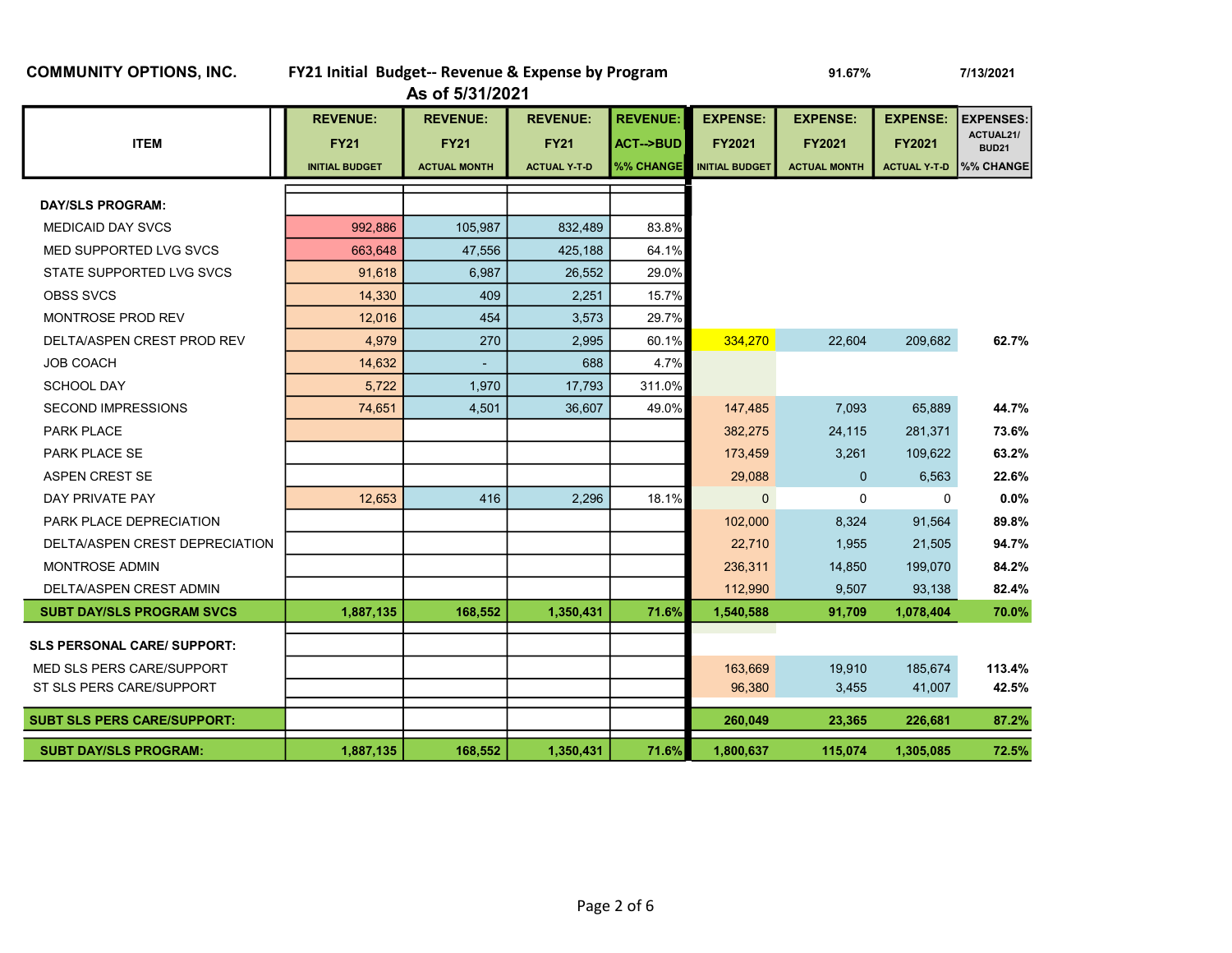## COMMUNITY OPTIONS, INC. FY21 Initial Budget-- Revenue & Expense by Program 91.67% 91.67% 7/13/2021

| As of 5/31/2021 |  |  |
|-----------------|--|--|
|-----------------|--|--|

|                                  | <b>REVENUE:</b>       | <b>REVENUE:</b>     | <b>REVENUE:</b>     | <b>REVENUE:</b>     | <b>EXPENSE:</b>       | <b>EXPENSE:</b>     | <b>EXPENSE:</b>     | <b>EXPENSES:</b>   |
|----------------------------------|-----------------------|---------------------|---------------------|---------------------|-----------------------|---------------------|---------------------|--------------------|
| <b>ITEM</b>                      | <b>FY21</b>           | <b>FY21</b>         | <b>FY21</b>         | <b>ACT--&gt;BUD</b> | <b>FY2021</b>         | <b>FY2021</b>       | <b>FY2021</b>       | ACTUAL21/<br>BUD21 |
|                                  | <b>INITIAL BUDGET</b> | <b>ACTUAL MONTH</b> | <b>ACTUAL Y T D</b> | %% CHANGE           | <b>INITIAL BUDGET</b> | <b>ACTUAL MONTH</b> | <b>ACTUAL Y T D</b> | %% CHANGE          |
|                                  |                       |                     |                     |                     |                       |                     |                     |                    |
| <b>RESIDENTIAL PROGRAM:</b>      |                       |                     |                     |                     |                       |                     |                     |                    |
| <b>MEDICAID RESIDENTIAL SVCS</b> |                       |                     |                     |                     |                       |                     |                     |                    |
| <b>VISTA VIEW GH</b>             | 377,694               | 30,361              | 355,724             | 94.2%               | 361,170               | 29,612              | 324,163             | 89.8%              |
| <b>CASCADE GH</b>                | 353,537               | 32,207              | 335,231             | 94.8%               | 309,521               | 26,794              | 287,297             | 92.8%              |
| <b>HILLVIEW GH</b>               | 539,238               | 42,196              | 481,147             | 89.2%               | 523,438               | 39,523              | 499,334             | 95.4%              |
| GLENCOE GH--CLOSED OCT20         | 87,417                |                     | 90,731              | 103.8%              | 79,470                | 819                 | 105,223             | 132.4%             |
| <b>CANYONVIEW GH</b>             | 443,506               | 42,702              | 443,502             | 100.0%              | 421,394               | 35,593              | 407,276             | 96.6%              |
| UTE HOUSE GH                     | 509,225               | 45,267              | 447,040             | 87.8%               | 434,659               | 34,895              | 437,201             | 100.6%             |
| <b>SUBTOTAL GRP HMS</b>          | 2,310,616             | 192,734             | 2,153,375           | 93.2%               | 2,129,652             | 167,236             | 2,060,494           | 96.8%              |
| <b>MONTROSE PCA BILLING</b>      | 197,277               | 16,709              | 180,561             | 91.5%               | 269,786               | 18,606              | 216,394             | 80.2%              |
| <b>DELTA PCA BILLING</b>         | 318,536               | 28,503              | 309,329             | 97.1%               | 247,498               | 18,160              | 225,051             | 90.9%              |
| <b>HOST HOME SVCS</b>            | 1,118,013             | 81,687              | 897,883             | 80.3%               | 647,640               | 56,871              | 611,889             | 94.5%              |
| <b>HOST HM ADMIN</b>             |                       |                     |                     |                     | 69,321                | 1,176               | 35,781              | 51.6%              |
| <b>SUBT PCA/HH</b>               | 1,633,827             | 126,899             | 1,387,773           | 84.9%               | 1,234,245             | 94,813              | 1,089,115           | 88.2%              |
| ALL REIMBURSED MEDICAL           | 20,000                | 495                 | 3,420               | 17.1%               |                       |                     |                     |                    |
| <b>HUD</b>                       | 10,000                | 883                 | 9,737               | 97.4%               |                       |                     |                     |                    |
| <b>CLIENT R/B</b>                | 680,400               | 54,475              | 613,066             | 90.1%               |                       |                     |                     |                    |
| <b>SUBT RESID PROGRAM</b>        | 4,654,843             | 375,486             | 4,167,371           | 89.5%               | 3,363,897             | 262,049             | 3,149,609           | 93.6%              |
| <b>CONTRACT SERVICES</b>         |                       |                     |                     |                     |                       |                     |                     |                    |
| OHCDS (Prof Svc)                 |                       |                     |                     |                     | 15,000                | 546                 | 4,979               | 33.2%              |
| <b>SUBT CONTRACT SERVICES</b>    |                       |                     |                     |                     | 15,000                | 546                 | 4,979               | 33.2%              |
| <b>PROGRAM ADMIN/OTHER:</b>      |                       |                     |                     |                     |                       |                     |                     |                    |
| <b>RESID ADMIN/SUPPORT</b>       |                       |                     |                     |                     | 82,136                | 11,509              | 90,932              | 110.7%             |
| MONTROSE MEDICAL SUPPORTS        |                       |                     |                     |                     | 179,476               | 11,067              | 135,095             | 75.3%              |
| DELTA MEDICAL SUPPORTS           |                       |                     |                     |                     | 89,158                | 4,186               | 52,468              | 58.8%              |
| OTHER(CIt Vacation Clearing)     | $\mathbf 0$           | $\mathbf 0$         | 0                   | 0.0%                | 976                   | $\mathbf 0$         | $\mathbf{0}$        | 0.0%               |
| <b>RESID DEPRECIATION</b>        |                       |                     |                     |                     | 102,000               | 8,466               | 93,126              | 91.3%              |
| SUBT PROGRAM ADMIN/OTHER:        | $\mathbf{0}$          | 0                   | 0                   | 0.0%                | 453,746               | 35,228              | 371,621             | 81.9%              |
| <b>SUBT RESIDENTIAL PROGRAM:</b> | 4,654,843             | 375,486             | 4,167,371           | 89.5%               | 3,832,643             | 297,823             | 3,526,209           | 92.0%              |
| <b>SUBTOTAL ADULT SVCS:</b>      | 6,541,978             | 544,037             | 5,517,803           | 84.3%               | 5,633,280             | 412.897             | 4,831,294           | 85.8%              |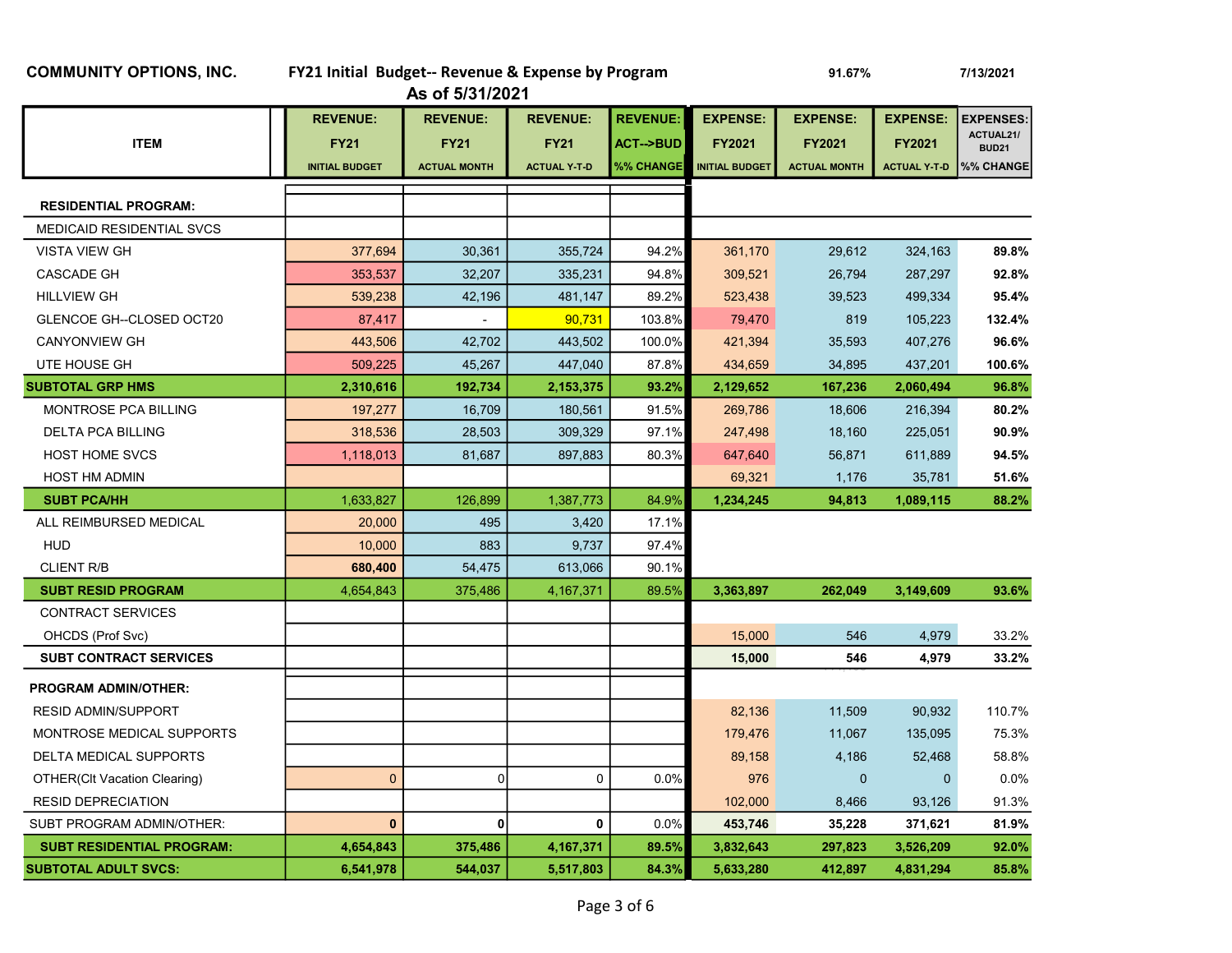| <b>COMMUNITY OPTIONS, INC.</b>      | FY21 Initial Budget-- Revenue & Expense by Program      |                                                       |                                                       |                                                     |                                                           | 91.67%                                                  |                                                         | 7/13/2021                                                  |
|-------------------------------------|---------------------------------------------------------|-------------------------------------------------------|-------------------------------------------------------|-----------------------------------------------------|-----------------------------------------------------------|---------------------------------------------------------|---------------------------------------------------------|------------------------------------------------------------|
|                                     |                                                         | As of 5/31/2021                                       |                                                       |                                                     |                                                           |                                                         |                                                         |                                                            |
| <b>ITEM</b>                         | <b>REVENUE:</b><br><b>FY21</b><br><b>INITIAL BUDGET</b> | <b>REVENUE:</b><br><b>FY21</b><br><b>ACTUAL MONTH</b> | <b>REVENUE:</b><br><b>FY21</b><br><b>ACTUAL Y T D</b> | <b>REVENUE:</b><br><b>ACT--&gt;BUD</b><br>%% CHANGE | <b>EXPENSE:</b><br><b>FY2021</b><br><b>INITIAL BUDGET</b> | <b>EXPENSE:</b><br><b>FY2021</b><br><b>ACTUAL MONTH</b> | <b>EXPENSE:</b><br><b>FY2021</b><br><b>ACTUAL Y-T-D</b> | <b>EXPENSES:</b><br>ACTUAL21/<br><b>BUD21</b><br>%% CHANGE |
|                                     |                                                         |                                                       |                                                       |                                                     |                                                           |                                                         |                                                         |                                                            |
| <b>CASE MANAGEMENT:</b>             |                                                         |                                                       |                                                       |                                                     |                                                           |                                                         |                                                         |                                                            |
| <b>ADULT C/M</b>                    |                                                         |                                                       |                                                       |                                                     |                                                           |                                                         |                                                         |                                                            |
| <b>TCM-ADULTS</b>                   | 316,711                                                 | 27,238                                                | 320,668                                               | 101.2%                                              | 337,128                                                   | 28,346                                                  | 323,067                                                 | 95.8%                                                      |
| <b>CHILDREN'S SVC COORDINATION</b>  |                                                         |                                                       |                                                       |                                                     |                                                           |                                                         |                                                         |                                                            |
| CS MGMT(STATE)                      | 15,011                                                  | 5,211                                                 | 53,900                                                | 359.1%                                              |                                                           |                                                         |                                                         |                                                            |
| EI SVC COORDINATORS                 | 61,561                                                  | 2,427                                                 | 48,487                                                | 78.8%                                               | 104,732                                                   | 7,363                                                   | 83,055                                                  | 79.3%                                                      |
| <b>CM Covid Homebound Project</b>   | 104.027                                                 | 2,526                                                 | 2,526                                                 | 2.4%                                                |                                                           |                                                         |                                                         |                                                            |
| <b>EARLY INTERV INS TRUST/SC</b>    | 5,388                                                   | 2,293                                                 | 3,740                                                 | 69.4%                                               |                                                           |                                                         |                                                         |                                                            |
| <b>TCM-EARLY INTERVENTION</b>       | 42,000                                                  | 2,616                                                 | 25,724                                                | 61.2%                                               |                                                           |                                                         |                                                         |                                                            |
| OTHER--DRAWER FUND                  | $\overline{0}$                                          | $\overline{22}$                                       | 22                                                    | #DIV/0!                                             | 1,800                                                     | 251                                                     | 251                                                     | 13.9%                                                      |
| <b>DEPRECIATION</b>                 |                                                         |                                                       |                                                       |                                                     | 500                                                       | 0                                                       | 0                                                       | $0.0\%$                                                    |
| <b>SUBTOTAL CS MGMT</b>             | 544,698                                                 | 42,333                                                | 455,067                                               | 83.5%                                               | 444,160                                                   | 35,960                                                  | 406,373                                                 | 91.5%                                                      |
| <b>TRANSPORTATION SVCS/SUPPORT:</b> |                                                         |                                                       |                                                       |                                                     |                                                           |                                                         |                                                         |                                                            |
| <b>TRANS</b>                        | 191,757                                                 | 13,575                                                | 125,251                                               | 65.3%                                               | 426,522                                                   | 31,163                                                  | 319,587                                                 | 74.9%                                                      |
| OTHER(Vehicle sales, Insurance)     | $\mathbf{0}$                                            |                                                       | 5,952                                                 | #DIV/0!                                             |                                                           |                                                         |                                                         |                                                            |
| <b>DEPRECIATION</b>                 |                                                         |                                                       |                                                       |                                                     | 50,000                                                    | 3,076                                                   | 33,836                                                  | 67.7%                                                      |
| SUBTOT TRANS(IN-HOUSE)              | 191,757                                                 | 13,575                                                | 131,203                                               | 68.4%                                               | 476,522                                                   | 34,239                                                  | 353,423                                                 | 74.2%                                                      |
| <b>HH TRANS PURCHASE SVCS</b>       |                                                         |                                                       |                                                       |                                                     | 18.000                                                    | 3,050                                                   | 27,918                                                  | 155.1%                                                     |
| SUBTOTAL ALL TRANSPORTATION         | 191,757                                                 | 13,575                                                | 131,203                                               | 68.4%                                               | 494,522                                                   | 37,289                                                  | 381,341                                                 | 77.1%                                                      |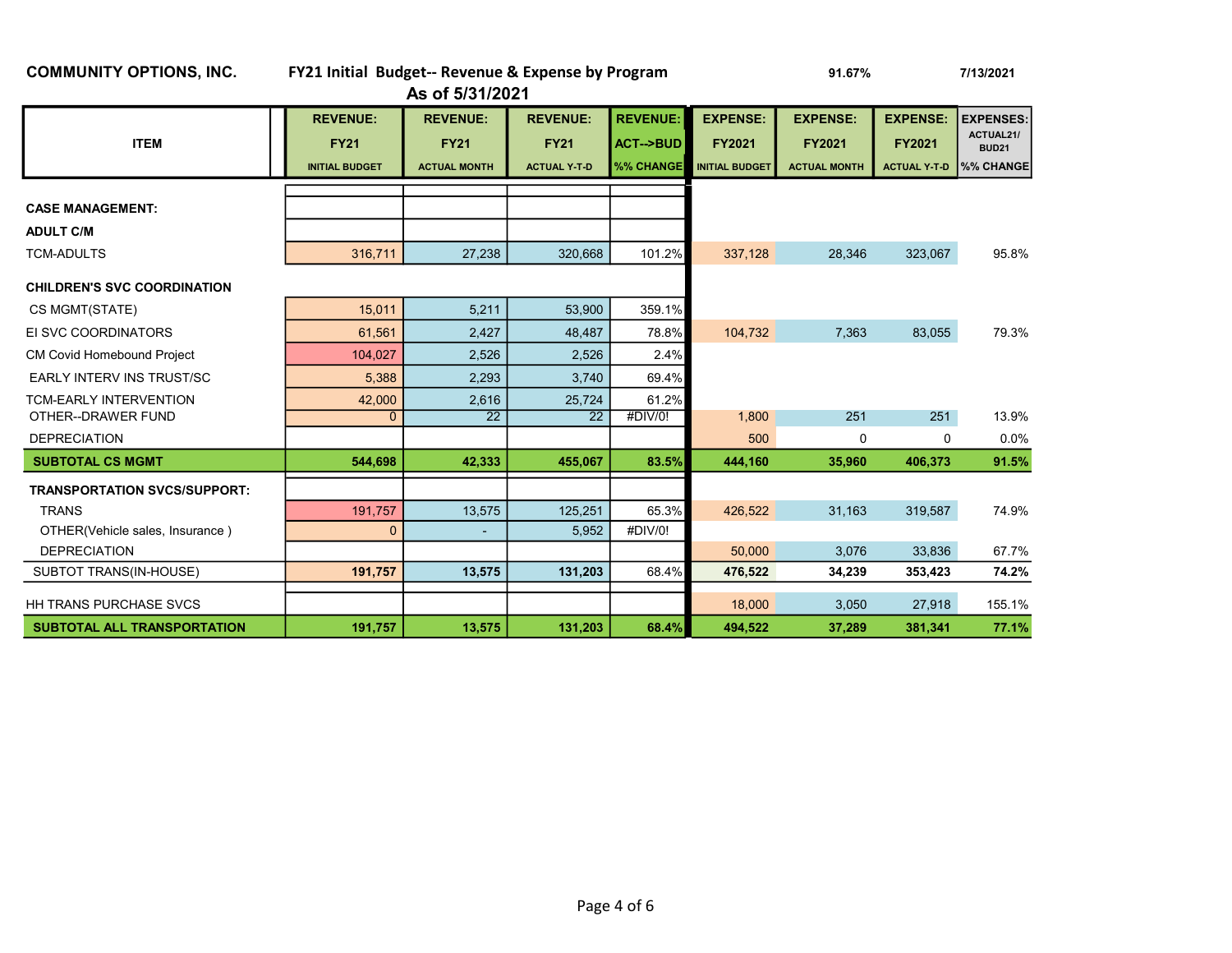|  |  | <b>COMMUNITY OPTIONS, INC.</b> |  |
|--|--|--------------------------------|--|
|--|--|--------------------------------|--|

# FY21 Initial Budget-- Revenue & Expense by Program 91.67% 91.67% 7/13/2021

As of 5/31/2021

|                                   | <b>REVENUE:</b>       | <b>REVENUE:</b>     | <b>REVENUE:</b>          | <b>REVENUE:</b>     | <b>EXPENSE:</b>       | <b>EXPENSE:</b>     | <b>EXPENSE:</b>     | <b>EXPENSES:</b><br>ACTUAL21/ |
|-----------------------------------|-----------------------|---------------------|--------------------------|---------------------|-----------------------|---------------------|---------------------|-------------------------------|
| <b>ITEM</b>                       | <b>FY21</b>           | <b>FY21</b>         | <b>FY21</b>              | <b>ACT--&gt;BUD</b> | FY2021                | <b>FY2021</b>       | FY2021              | <b>BUD21</b>                  |
|                                   | <b>INITIAL BUDGET</b> | <b>ACTUAL MONTH</b> | <b>ACTUAL Y-T-D</b>      | %% CHANGE           | <b>INITIAL BUDGET</b> | <b>ACTUAL MONTH</b> | <b>ACTUAL Y T-D</b> | %% CHANGE                     |
|                                   |                       |                     |                          |                     |                       |                     |                     |                               |
| <b>ADMINISTRATION/SUPPORT:</b>    |                       |                     |                          |                     |                       |                     |                     |                               |
| <b>SGF ADMIN PAYMENTS</b>         | 52,064                | $\blacksquare$      | 19,405                   | 37.3%               |                       |                     |                     |                               |
| EI INDIRECT (UNICORN 10%)         | 56,421                | 866                 | 7,015                    | 12.4%               |                       |                     |                     |                               |
| EI GAE INDIRECT (10%)             | 17,527                | 648                 | 15,631                   | 89.2%               |                       |                     |                     |                               |
| <b>BUSINESS OPERATIONS</b>        | 0                     | 1,078               | 34,703                   | #DIV/0!             | 472,358               | 57,960              | 420,488             | 89.0%                         |
| <b>MAINTENANCE</b>                |                       |                     |                          |                     | 106,102               | 10,266              | 112,247             | 105.8%                        |
| <b>SAFETY</b>                     | $\mathbf 0$           | $\blacksquare$      | $\blacksquare$           | #DIV/0!             | 32,719                | 2,518               | 29,523              | 90.2%                         |
| <b>TRAINING</b>                   |                       |                     |                          |                     | 43,206                | 3,351               | 29,478              | 68.2%                         |
| <b>HR</b>                         |                       | $\blacksquare$      |                          | #DIV/0!             | 167,973               | 10,834              | 153,360             | 91.3%                         |
| I.T. SUPPORT                      |                       |                     |                          |                     | 140,714               | 8,947               | 114,686             | 81.5%                         |
| <b>FUNDRAISING</b>                |                       | $\blacksquare$      |                          | #DIV/0!             | 23,800                | 178                 | 13,312              | 55.9%                         |
| <b>DEPRECIATION</b>               |                       |                     |                          |                     | 22,000                | 1,710               | 18,810              | 85.5%                         |
| <b>SUBTOTAL ADMIN/SUPPORT</b>     | 126,012               | 2,593               | 76,754                   | 60.9%               | 1,008,872             | 95,764              | 891,904             | 88.4%                         |
| <b>LOCAL &amp; OTHER:</b>         |                       |                     |                          |                     |                       |                     |                     |                               |
| CITIES & COUNTIES                 | 16,500                | $\overline{0}$      | 2,000                    | 12.1%               |                       |                     |                     |                               |
| <b>IN-KIND</b>                    | 5,000                 | 300                 | 4,350                    | 87.0%               |                       | 300                 | 4,350               | #DIV/0!                       |
| PAYROLL PROTECTION PLAN           | 0                     |                     | 1,048,000                | #DIV/0!             |                       |                     |                     |                               |
| LOCAL-RESTRICTED                  | 10,000                | 1,848               | 41,254                   | 412.5%              |                       | 9,713               | 45,820              | #DIV/0!                       |
| INTEREST INCOME (inc cmu note)    | 2,700                 | 260                 | 2,310                    | 85.6%               |                       |                     |                     |                               |
| VAN LOGOS (RESTRICTED)            | 20,000                | 11,300              | 139,839                  | 699.2%              |                       |                     |                     |                               |
| OTHER (Plug)                      |                       | (2, 160)            | $\overline{\phantom{a}}$ |                     |                       | (545)               | (4,277)             |                               |
| OPERATING PROJECTS                |                       |                     |                          |                     | 55,000                | $\pmb{0}$           | 40,288              | 73.3%                         |
| <b>FUNDRAISING (UNRESTRICTED)</b> | 25,000                | (1, 168)            | 75,181                   | 300.7%              |                       |                     |                     |                               |
| <b>CAPITAL CAMPAIGN</b>           | 2,500                 | 5000                | 7,500                    | 300.0%              |                       |                     |                     |                               |
| <b>SUBTOTAL LOCAL &amp; OTHER</b> | 81,700                | 15,380              | 1,320,435                | 1616.2%             | 55,000                | 9,468               | 86,181              | 156.7%                        |
|                                   |                       |                     |                          |                     |                       |                     |                     |                               |
| <b>TOTAL ALL PROGRAMS</b>         | 8,060,439             | 687,570             | 7,911,056                | 98.1%               | 8,151,061             | 633,090             | 7,026,245           | 86.2%                         |
|                                   |                       |                     |                          |                     |                       |                     |                     |                               |
| <b>TOTAL ALL PROGR, ADJ'D</b>     | 8,060,439             | 687,570             | 7,911,056                | 98.1%               | 8,151,061             | 633,090             | 7,026,245           | 86.2%                         |
|                                   | <b>REVENUE:</b>       | <b>REVENUE:</b>     | <b>REVENUE:</b>          | <b>REVENUE:</b>     |                       |                     |                     |                               |